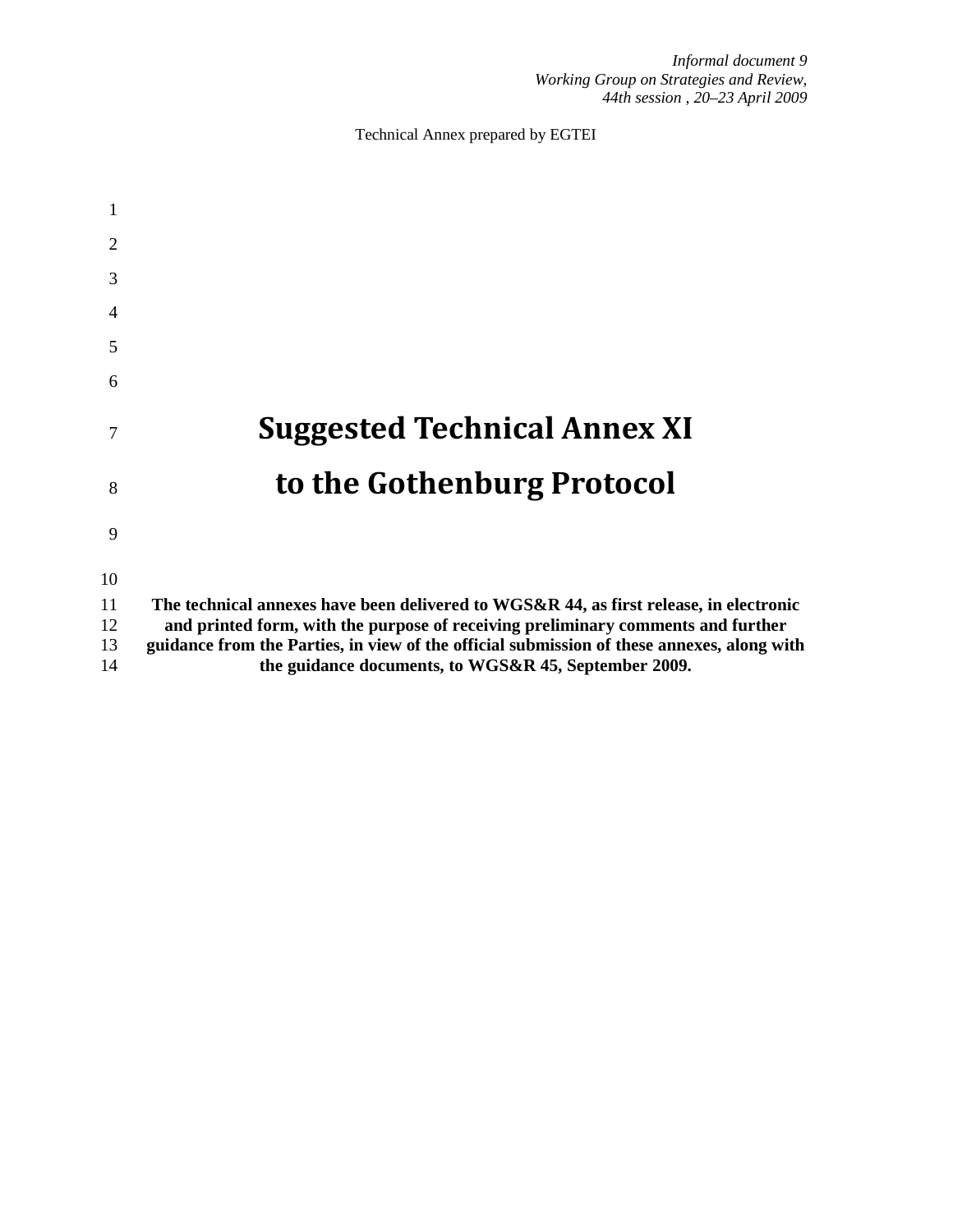| 1                        |                             | <b>Annex XI</b>                                                                                                                                                                                                                                                                                                                                                      |  |
|--------------------------|-----------------------------|----------------------------------------------------------------------------------------------------------------------------------------------------------------------------------------------------------------------------------------------------------------------------------------------------------------------------------------------------------------------|--|
| $\overline{2}$           |                             | LIMIT VALUES FOR SOLVENT CONTENT OF PRODUCTS                                                                                                                                                                                                                                                                                                                         |  |
| 3                        |                             | [Section A of this new annex is based on the European Directive 2004/42/EC]                                                                                                                                                                                                                                                                                          |  |
| $\overline{4}$<br>5<br>6 |                             | Product categories falling within the scope of this annex can be marketed only if they comply with the<br>specifications defined bellow. Such products must be labelled when placed on the market. A market<br>surveillance system will be developed to verify the VOC content of the products covered by this annex.                                                |  |
| 7<br>$8\,$               | 1.                          | Section A applies to Parties other than Canada and the United States of America, section B                                                                                                                                                                                                                                                                           |  |
| 9<br>10                  |                             | applies to Canada and section C applies to the United States of America.                                                                                                                                                                                                                                                                                             |  |
| 11                       |                             | A. Parties other than Canada and the United States of America                                                                                                                                                                                                                                                                                                        |  |
| 12<br>13                 | 2.                          | This section concerns the limitation of emissions of volatile organic compounds due to the use<br>of organic solvents in certain paints and varnishes and vehicle refinishing.                                                                                                                                                                                       |  |
| 14                       | 3.                          | For the purpose of section A of the present annex, the following general definitions shall apply:                                                                                                                                                                                                                                                                    |  |
| 15<br>16<br>17           | annex;                      | (a) "Competent authority" means the authority or authorities or bodies responsible under<br>the legal provisions of the countries for carrying out the obligations arising from this                                                                                                                                                                                 |  |
| 18<br>19                 |                             | (b) "Substances" means any chemical element and its compounds, as they occur in the<br>natural state or as produced by industry, whether in solid or liquid or gaseous form;                                                                                                                                                                                         |  |
| 20                       |                             | (c) "Preparation" means mixtures or solutions composed of two or more substances;                                                                                                                                                                                                                                                                                    |  |
| 21<br>22<br>23<br>24     | bicarbonates;               | (d) "Organic compound" means any compound containing at least the element carbon<br>and one or more of hydrogen, oxygen, sulphur, phosphorus, silicon, nitrogen, or a<br>halogen, with the exception of carbon oxides and inorganic carbonates and                                                                                                                   |  |
| 25<br>26                 |                             | (e) "Volatile organic compound (VOC)" means any organic compound having an initial<br>boiling point less than or equal to 250°C measured at a standard pressure of 101,3 kPa;                                                                                                                                                                                        |  |
| 27<br>28<br>29<br>30     |                             | (f) "VOC content" means the mass of volatile organic compounds, expressed in<br>grams/litre (g/l), in the formulation of the product in its ready to use condition. The mass<br>of volatile organic compounds in a given product which react chemically during drying to<br>form part of the coating shall not be considered part of the VOC content;                |  |
| 31<br>32<br>33<br>34     |                             | (g) "Organic solvent" means any VOC which is used alone or in combination with other<br>agents to dissolve or dilute raw materials, products, or waste materials, or is used as a<br>cleaning agent to dissolve contaminants, or as a dispersion medium, or as a viscosity<br>adjuster, or as a surface tension adjuster, or as a plasticiser, or as a preservative; |  |
| 35<br>36<br>37           |                             | (h) "Coating" means any preparation, including all the organic solvents or preparations<br>containing organic solvents necessary for its proper application, which is used to provide<br>a film with decorative, protective or other functional effect on a surface;                                                                                                 |  |
| 38<br>39                 | a substrate;                | (i) "Film" means a continuous layer resulting from the application of one or more coats to                                                                                                                                                                                                                                                                           |  |
| 40<br>41                 | use of water;               | (j) "Water-borne coatings (WB)" means coatings the viscosity of which is adjusted by the                                                                                                                                                                                                                                                                             |  |
| 42<br>43                 | the use of organic solvent; | (k) "Solvent-borne coatings (SB)" means coatings the viscosity of which is adjusted by                                                                                                                                                                                                                                                                               |  |
| 44<br>45<br>46           |                             | (I) "Placing on the market" means making available to third parties, whether in exchange<br>for payment or not. Importation into the Parties customs territory shall be deemed to be<br>placing on the market for the purposes of this annex.                                                                                                                        |  |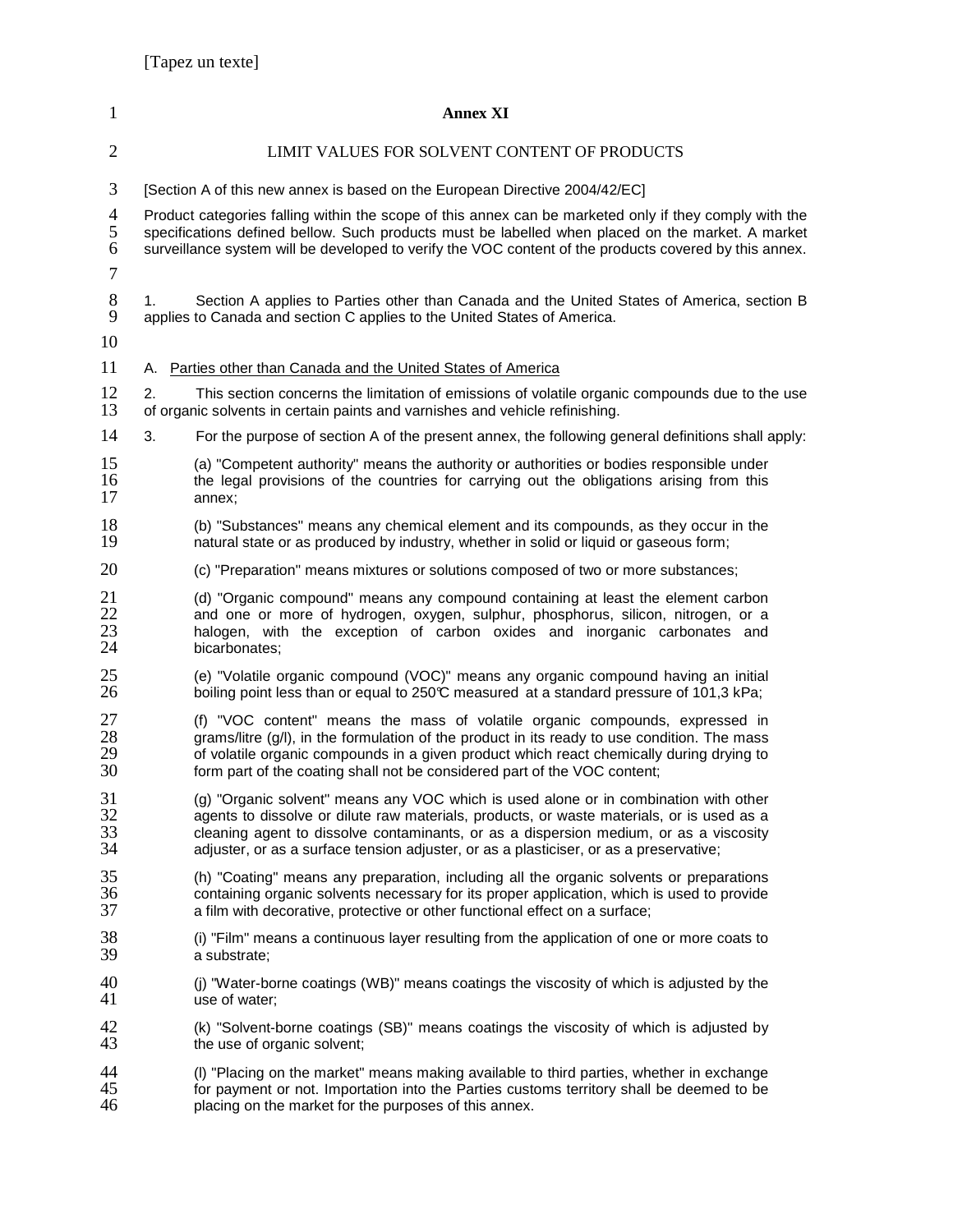installations.

- 1 2 3 4. "Paints and varnishes" means products listed in the subcategories bellow, excluding aerosols. 4 They are coatings applied to buildings, their trim and fitting, and associated structures for decorative,<br>5 functional and protective purpose. functional and protective purpose. 6 (a) "matt coatings for interior walls and ceilings" means coatings designed for application  $7$  to indoor walls and ceilings with a gloss  $\leq 25 \text{ } \textcircled{e}$  60 degrees. to indoor walls and ceilings with a gloss  $\leq 25 \, \textcircled{2}$  60 degrees. 8 (b) "glossy coatings for interior walls and ceilings" means coatings designed for<br>9 application to indoor walls and ceilings with a gloss  $> 25 \text{ } \textcircled{}$  60 degrees application to indoor walls and ceilings with a gloss  $> 25 \circledcirc 60$  degrees. 10 (c) "coatings for exterior walls of mineral substrate" means coatings designed for<br>11 application to outdoor walls of masonry, brick or stucco; application to outdoor walls of masonry, brick or stucco; 12 (d) "interior/exterior trim and cladding paints for wood, metal or plastic" means coatings<br>13 designed for application to trim and cladding which produce an opaque film. These 13 designed for application to trim and cladding which produce an opaque film. These<br>14 coatings are designed for either a wood, metal or a plastic substrate. This subcated 14 coatings are designed for either a wood, metal or a plastic substrate. This subcategory<br>15 completed includes undercoats and intermediate coatings: includes undercoats and intermediate coatings; 16 (e) "interior/exterior trim varnishes and woodstains" means coatings designed for 17 application to trim which produce a transparent or semi-transparent film for decoration<br>18 and protection of wood, metal and plastics. This subcategory includes opaque 18 and protection of wood, metal and plastics. This subcategory includes opaque<br>19 woodstains. Opaque woodstains means coatings producing an opaque film for 19 woodstains. Opaque woodstains means coatings producing an opaque film for the 20 decoration and protection of wood, against weathering, as defined in EN 927-1, within 21 the semi-stable category: the semi-stable category; 22 (f) "minimal build woodstains" means woodstains which, in accordance with EN 927-<br>23 1:1996, have a mean thickness of less than 5um when tested according to ISO 2808: 23 1:1996, have a mean thickness of less than 5µm when tested according to ISO 2808:<br>24 1997, method 5A: 1997, method 5A; 25 (g) "primers" means coatings with sealing and/or blocking properties designed for use on 26 (26) wood or walls and ceilings: wood or walls and ceilings; 27 (h) "binding primers" means coatings designed to stabilise loose substrate particles or 28 impart hydrophobic properties and/or to protect wood against blue stain; impart hydrophobic properties and/or to protect wood against blue stain; 29 (i) "one-pack performance coatings" means performance coatings based on film-forming 30 material. They are designed for applications requiring a special performance, such as<br>31 primer and topcoats for plastics, primer coat for ferrous substrates, primer coat for 31 primer and topcoats for plastics, primer coat for ferrous substrates, primer coat for<br>32 reactive metals such as zinc and aluminium, anticorrosion finishes, floor coatings, 32 reactive metals such as zinc and aluminium, anticorrosion finishes, floor coatings,<br>33 including for wood and cement floors, graffiti resistance, flame retardant, and hygiene 33 including for wood and cement floors, graffiti resistance, flame retardant, and hygiene<br>34 standards in the food or drink industry or health services; standards in the food or drink industry or health services; 35 (j) "two-pack performance coatings" means coatings with the same use as one-36 performance coatings, but with a second component (e.g. tertiary amines) added prior to application; 38 (k) "multicoloured coatings" means coatings designed to give a two-tone or multiple-<br>39 colour effect, directly from the primary application: colour effect, directly from the primary application; 40 (I) "decorative effect coatings" means coatings designed to give special aesthetic effects<br>41 over specially prepared pre-painted substrates or base coats and subsequently treated 41 over specially prepared pre-painted substrates or base coats and subsequently treated 42 with various tools during the drving period. with various tools during the drying period. 43 44 5. "Vehicle refinishing products" means products listed in the subcategories below. They<br>45 are used for the coating of road vehicles as defined in Directive 70/156/EEC, or part of them. 45 are used for the coating of road vehicles as defined in Directive 70/156/EEC, or part of them,<br>46 carried out as part of vehicle repair, conservation or decoration outside of manufacturing
- 48 (a) "preparatory and cleaning" means products designed to remove old coatings and 49 (a) rust either mechanically or chemically or to provide a key for new coatings: rust, either mechanically or chemically, or to provide a key for new coatings:

46 carried out as part of vehicle repair, conservation or decoration outside of manufacturing<br>47 installations.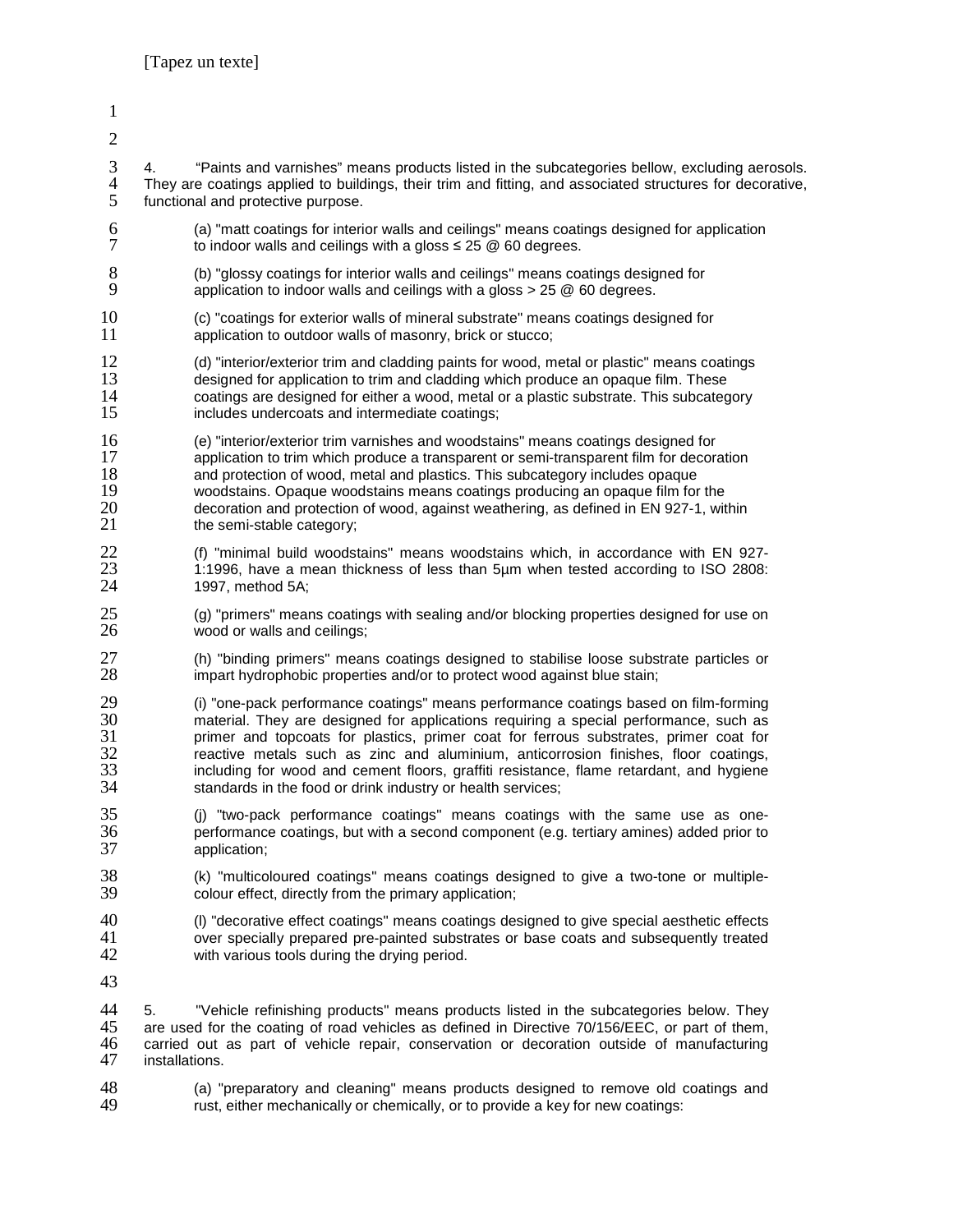|   | (i) preparatory products include gunwash (a product designed for cleaning<br>spray-guns and other equipment), paint strippers, degreasers (including anti-static types<br>for plastic) and silicone removers; |
|---|---------------------------------------------------------------------------------------------------------------------------------------------------------------------------------------------------------------|
| 4 | (ii) "precleaner" means a cleaning product designed for the removal of surface<br>contamination during preparation for and prior to the application of coating materials;                                     |
| 6 | (b) "Bodyfiller/stopper" means heavy-bodied compounds designed to be applied to fill<br>deep surface imperfections prior to the application of the surfacer/filler;                                           |
|   | (c) "primer" means any coating that is designed for application to bare metal or existing<br>finishes to provide corrosion protection prior to application of a primer surfacer:                              |

10 (i) "surfacer/filler" means a coating designed for application immediately prior to 11 the application of topcoat for the purpose of corrosion resistance, to ensure adhesion of 12 the topcoat, and to promote the formation of a uniform surface finish by filling in minor 12 the topcoat, and to promote the formation of a uniform surface finish by filling in minor 13 surface imperfections;

14 (ii) "general metal primer" means a coating designed for application as primers,<br>15 such as adhesion promoters, sealers, surfacers, undercoats, plastic primers, wet-on-15 such as adhesion promoters, sealers, surfacers, undercoats, plastic primers, wet-on-<br>16 wet, non-sand fillers and spray fillers; wet, non-sand fillers and spray fillers;

17 (iii) "wash primer" means coatings containing at least 0,5 % by weight of 18 containing at least 0.5 % by weight of 18 phosphoric acid designed to be applied directly to bare metal surfaces to provide<br>19 corrosion resistance and adhesion; coatings used as weldable primers; and mordant 19 corrosion resistance and adhesion; coatings used as weldable primers; and mordant 20 solutions for galvanised and zinc surfaces; solutions for galvanised and zinc surfaces;

21 (d) "topcoat" means any pigmented coating that is designed to be applied either as a<br>22 single-layer or as a multiple-layer base to provide gloss and durability. It includes all 22 single-layer or as a multiple-layer base to provide gloss and durability. It includes all 23 products involved such as base coatings and clear coatings: products involved such as base coatings and clear coatings:

24 (i) "base coatings" means pigmented coatings designed to provide colour and 25 any desired optical effects, but not the gloss or surface resistance of the coating system; any desired optical effects, but not the gloss or surface resistance of the coating system;

26 (ii) "clear coating" means a transparent coating designed to provide the final 27 closs and resistance properties of the coating system: gloss and resistance properties of the coating system;

28 (e) "special finishes" means coatings designed for application as topcoats requiring 29 special properties, such as metallic or pearl effect, in a single layer, high-performance<br>30 solid-colour and clear coats, (e.g. anti-scratch and fluorinated clear- coat), reflective 30 solid-colour and clear coats, (e.g. anti-scratch and fluorinated clear- coat), reflective 31 base coat, texture finishes (e.g. hammer), anti-slip, under-body sealers, anti-chip coatings, interior finishes; and aerosols.

33

34 6. The following requirements shall be satisfied:

35 (a) Parties shall ensure that the products considered in this annex are placed on the 36 market within their territory after the dates laid down, only if they have a VOC content not exceeding the limit values defined bellow;

| <b>Product Subcategory</b>          | vpe | Phase $I$ (g/l) <sup>*</sup> | Phase II $(q/l)^*$ |
|-------------------------------------|-----|------------------------------|--------------------|
| Interior matt wall and ceilings     | WВ  | [75]                         | [30]               |
| (Gloss $\leq 25@60$ )               | SВ  | [400]                        | [30]               |
| Interior glossy walls and ceilings  | WВ  | [150]                        | [100]              |
| (Gloss > 25@609)                    | SВ  | [400]                        | [100]              |
| Exterior walls of mineral substrate | WB  | [75]                         | [40]               |
|                                     | SВ  | [450]                        | [430]              |

38 Table 1: Suggested maximum VOC content for paints and varnishes